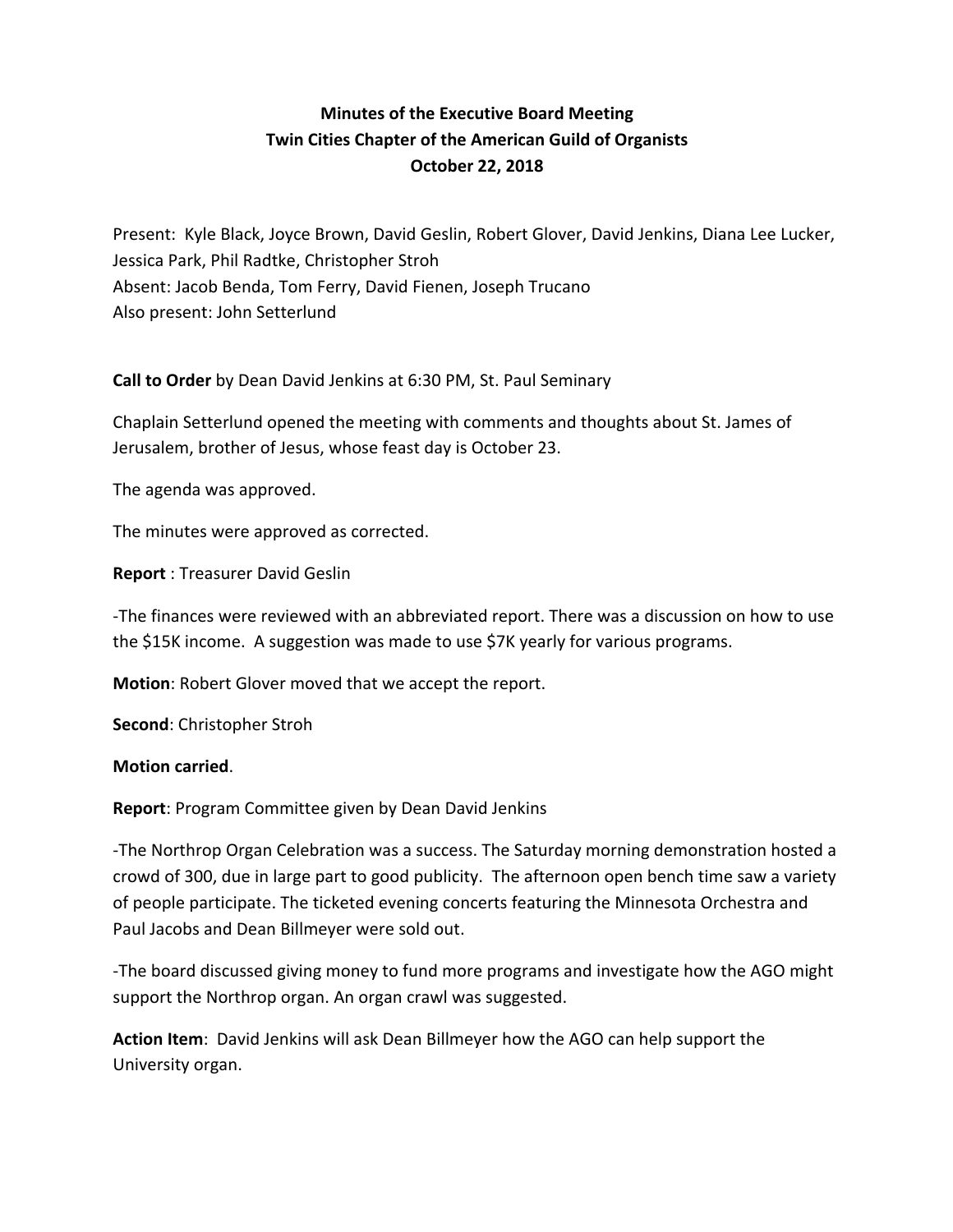-On November 10, at the Chapel of St. Thomas, there will be a  $350<sup>th</sup>$  Anniversary of Francois Couperin's Birth concert. It will feature Consortium Carissimi and local organists playing selections from the Mass of the Parishes.

-The January 26 workshop at Westminster Presbyterian will be an all day event. There will be a lecture-recital by Jacob Benda, a new music demonstration by Stephen Hamilton, a tour of the Art Gallery, an audiologist presentation, and a travelogue by Michael Barone.

-Daniel Roth will be giving a concert at Plymouth congregational on February 10, 1019. There is conversation of a possible Saturday morning gathering for organists.

-In April, David Briggs will be presenting two concerts. There will be a Master class on Saturday morning.

-The annual member's concert will be Friday May 3, 2019. There may be a possible social event at the Sky Rock Farms.

## **Report:** Secretary Joyce Brown

The collated list of ideas from the September meeting regarding the Regional Convention was submitted.

-The nominating committee will be named at the November meeting.

**Report: Dean David Jenkins** 

-The POE was budgeted well. Expenses were held down, and there was generous support of the scholarships. Cathy Rodland expressed interest in having another in two years.

-Pam Carlson has agreed to be the Nominating Committee Chair.

-The Audit Committee finishes its work in December, and reports to the board in January.

-The Hospitality Committee Chair is still open. The duties of this job include greeting guests, being a friendly face of the AGO, and organizing refreshments for receptions. The chair should also try to build a sustainable committee. The January Winter Workshop will need a lunch. Discussion was had about possibly have board members help with the greeting at events.

**Report:** Education Committee given by Diana Lee Lucker

The Education committee minutes were distributed. The highlights included:

-Sarah Garner will be asked to design a brochure, both a hard copy and pdf.

-The scholarship winner will be given performance opportunities.

-The scholarship will remain at \$500, with input from teachers and parents to see if adequate.